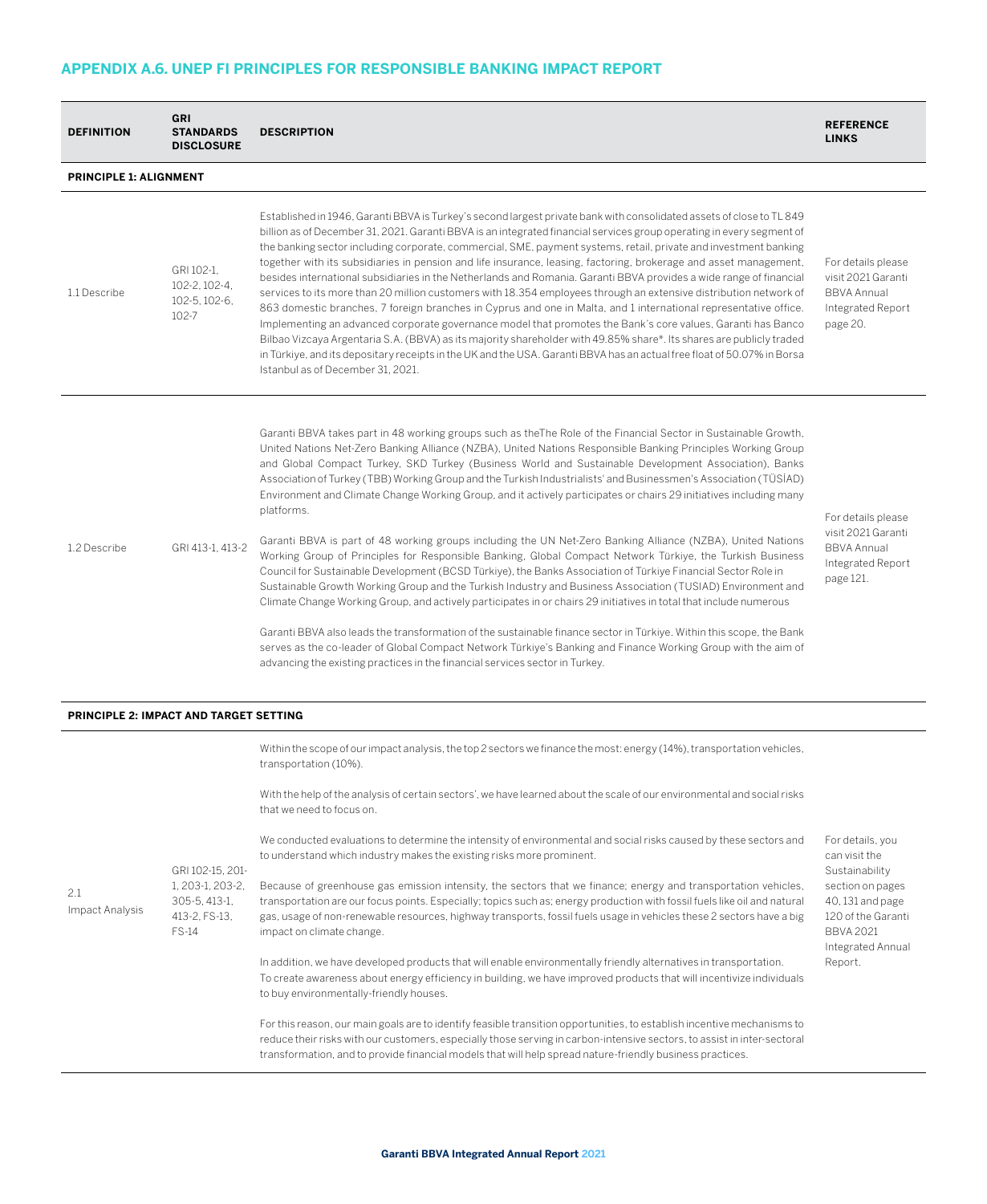Garanti BBVA developed and implemented Environmental and Social Loan Policies (ESLP) in 2011 to minimize the indirect effects of the loans provided by the Bank and in 2012, the bank implemented the E&S Impact Assessment System. In 2015, we published our Climate Change Action Plan to help Turkey's battle with climate change and support transition to a low carbon economy. Within the scope of this plan, we have committed that at least 60% of new power plant projects will be renewable energy investments in project finance loans. By overachieving this goal with 100%. We set up incentive mechanisms that can change the habits and ways of doing business of our customers in order to help transformation in the sector. We lauched our Environmetally-Friendly Auto Loan to customers in May 2017 for the financing of electrical and hybrid automobiles that ensure fuel efficiency and stand out with their environmentally features. Total lending reached to TL 39 million at the end of 2021.

We rolled out our Green Mortgage product to promote energy efficient and environmentally-friendly buildings in 2017. Total financing provided to date amounted to TL 522 million. BBVA, which is as the main shareholder of the Bank, doubled its commitment in order to secure for securing financing for sustainable development target in 2021 from what it was declared in 2018 in parallel with its climate change and sustainable development strategy aligned with the Paris Agreement , and revised it as EUR 200 billion. With this pledge, BBVA aims to contribute to the joint global combat against climate change, and encourage inclusive growth where all segments are involved in the process, and share the benefit derived in line with its goal of bringing the age of opportunity to everyone. Likewise, Garanti BBVA pledges to contribute increasing amounts of financing by 2025 in parallel with the BBVA Group's sustainable finance targets.

For details please visit 2021 Garanti BBVA Annual Integrated Report page 74.

In addition to these, we set up each of our sustainable products and services such as the Gender Equality Loan and the Sustainability-related Syndication Loan in line with the Paris Agreement and the SDGs. In this direction, we contribute to 16 SDGs in total, with the impact of our sustainable products & services.

Moreover, in order to manage our direct impacts in line with the Paris Agreement, we announced our absolute emission reduction targets in line with the 1.5 degrees target in March 2020, based on the methodology of the Science-Based Targets Initiative. Accordingly, we aim to reduce our Scope 1 and Scope 2 carbon emissions by 29% by 2025 and 71% by 2035. In the same year, we became a carbon neutral bank beyond the reduction target 15 years ago, by reducing the emissions from our operations by 75% and purchasing carbon credits for the remaining emissions. In 2021, we became a carbon neutral bank for the second time by purchasing carbon credits for emissions from our operations. This year, we took our carbon neutral stance one step further and obtained the carbon credit from the project to prevent deforestation, which stands out in the global carbon market. At the same time, it is carbon neutral by obtaining the IREC certificate proving that the energy consumed this year is produced from renewable energy sources.

Our main strategies in minimizing environmental and social risks are; to encourage the sectoral transformations of our customers serving in the sectors we have determined, to minimize environmental and social risks in their financing portfolio, to maintain their commitment to renewable energy, to provide financing options in line with the Environmental and Social Loan Policies established by Garanti BBVA and the BBVA Group of in an integrated manner. Since 2014, 100% of the financing provided to greenfield electricity generation investments in Project Finance were

renewable investments. We are the market leader in wind energy in Turkey with a 22.5% market share. With the renewable power plant we financed, we avoided 8.48 million tons of carbon emissions in 2021.

GRI 201-2, 305- 5, FS-14 The total lending for Green Auto Loan, reached TL 39 million as of 2021 year end, the Bank is looking into different options to offer an even more advantages loan to consumers with more attractive interest rates in 2021. In the reporting period, Garanti BBVA's climate finance contribution, which was verified by a third party independent audit, amounted to TL 6 billion.

For details please visit 2021 Garanti BBVA Annual Integrated Report page 87 and 125.

We continuously improve the processes of our Green Mortgage, which reached TL 552 million in total, and we will increase the amount of financing we will provide in this area.

In the upcoming period, we will continue to develop the bank's sustainable product portfolio, which is designed to encourage our customers to more sustainable business models and aims to minimize environmental and social risks, in line with the SDGs.

2.3

Plans for Target Implementation and Monitoring

GRI 102-8, 102- 15, 203-1, 203-2, 305-5,

405-1, 413-1, 413-2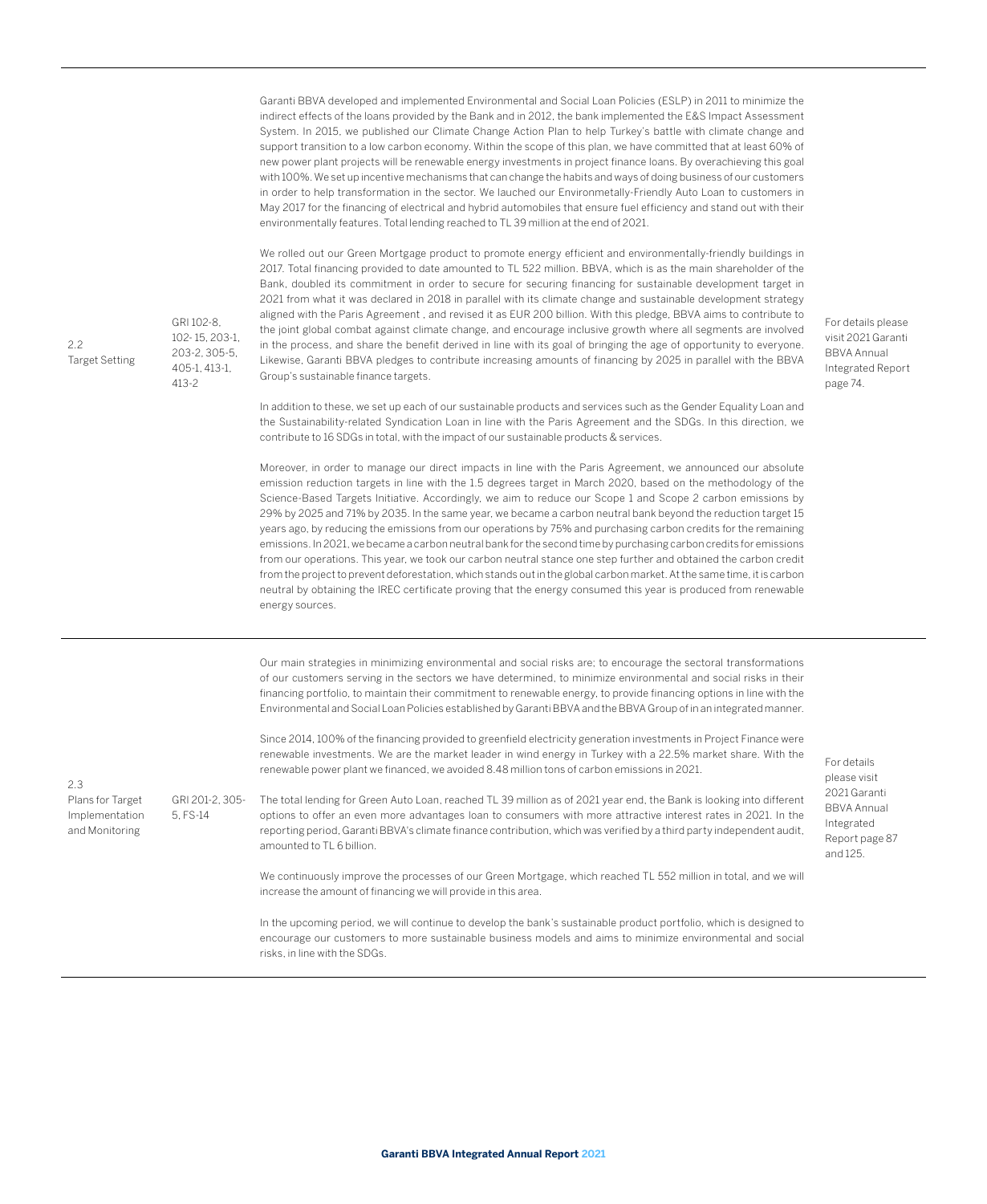## **PRINCIPLE 3: CLIENTS AND CUSTOMERS**

| 3.1<br>Overview | GRI 102-44                         | Analyzing the sectors financed by Garanti BBVA enabled us to identify the ones with high environmental and<br>social risks. In this context, we are establishing new mechanisms to support our customers and suppliers<br>in their sectoral transformation. We organize informative seminars on sustainable finance products and<br>services, especially for our employees in corporate banking. In this way, we aim to promote sustainable<br>finance products among corporate customers.<br>In addition, we increase the awareness of our customers in the environmental and social field, and strive<br>to offer innovative solutions and suggestions to grow their business in a sustainable way. We support the<br>dissemination of sustainable growth with customers and financial institutions who are informed about<br>environmental and social issues and the topics discussed in field visits, workshops and conferences,<br>workshops and conferences we conduct on environmental and social issues. | For details<br>please visit<br>2021 Garanti<br><b>BBVA Annual</b><br>Integrated<br>Report page 70.  |
|-----------------|------------------------------------|------------------------------------------------------------------------------------------------------------------------------------------------------------------------------------------------------------------------------------------------------------------------------------------------------------------------------------------------------------------------------------------------------------------------------------------------------------------------------------------------------------------------------------------------------------------------------------------------------------------------------------------------------------------------------------------------------------------------------------------------------------------------------------------------------------------------------------------------------------------------------------------------------------------------------------------------------------------------------------------------------------------|-----------------------------------------------------------------------------------------------------|
| 3.2<br>Describe | GRI 102-9.<br>102-44.<br>$203 - 2$ | Garanti BBVA has been working on sustainability for more than 15 years. Since sustainability is one of the<br>bank's main strategic priorities, the bank has a team of experts in Environmental, Social and Governance<br>(ESG) issues.                                                                                                                                                                                                                                                                                                                                                                                                                                                                                                                                                                                                                                                                                                                                                                          | For details, please visit<br>pages 120, 124-127 of<br>Garanti BBVA 2021<br>Integrated Annual Report |
|                 |                                    | We play a leading role in sustainable products and services. The number of sustainable products and services<br>we offer to our customers has reached to 50 this year. Within the scope of sustainable products, loans and<br>positive impact-oriented investment principles, we turn our savings into sustainable investments with an<br>investment amount of TL 60 billion.                                                                                                                                                                                                                                                                                                                                                                                                                                                                                                                                                                                                                                    |                                                                                                     |
|                 |                                    | Among these, there are many innovative products such as the Gender Loan structure that provides interest<br>rate advantages to our customers, if they improve thier gender equality performances, and the ESG-linked<br>Syndicated Loan for the bank's own debt financing. Both of these products is the first in the world. In addition,<br>Garanti BBVA plays an active role in the sustainable debt financing market, such as the issuance of Green<br>Bonds compliant with the Green Bond Principles and Gender Bond, which is designed to be used for the<br>financing of women entrepreneurs.                                                                                                                                                                                                                                                                                                                                                                                                              |                                                                                                     |
|                 |                                    | In our future plans, we aim to reach out to more customers regarding sustainable financing mechanisms in<br>their borrowing processes and to adopt sustainable business models through our knowledge on sustainable<br>finance.                                                                                                                                                                                                                                                                                                                                                                                                                                                                                                                                                                                                                                                                                                                                                                                  |                                                                                                     |
|                 |                                    | Additionally, Garanti BBVA keeps promoting gender equality also through its products. With the Gender Loan<br>it has launched as the world's first in 2019, it keeps helping the business world contribute to gender equality. In<br>2021, the Bank signed a new Gender Loan for the amount of USD 33 million with a leading chemicals company.<br>Gender equality criteria set by the Sustainable Finance Team for this facility are evaluated periodically by an<br>independent third party. The climate index is intended to drive significant progress in the preference of index<br>companies by investors in the medium long term and increase their brand equity. Having outperformed the<br>BIST National Index by 11.2%, and the BIST100 index by 6.4% and matched BIST30 index from its inception<br>on Borsa İstanbul until year-end 2021, Garanti BBVA Climate Index has performed successfully quickly on the<br>stock exchange.                                                                    |                                                                                                     |